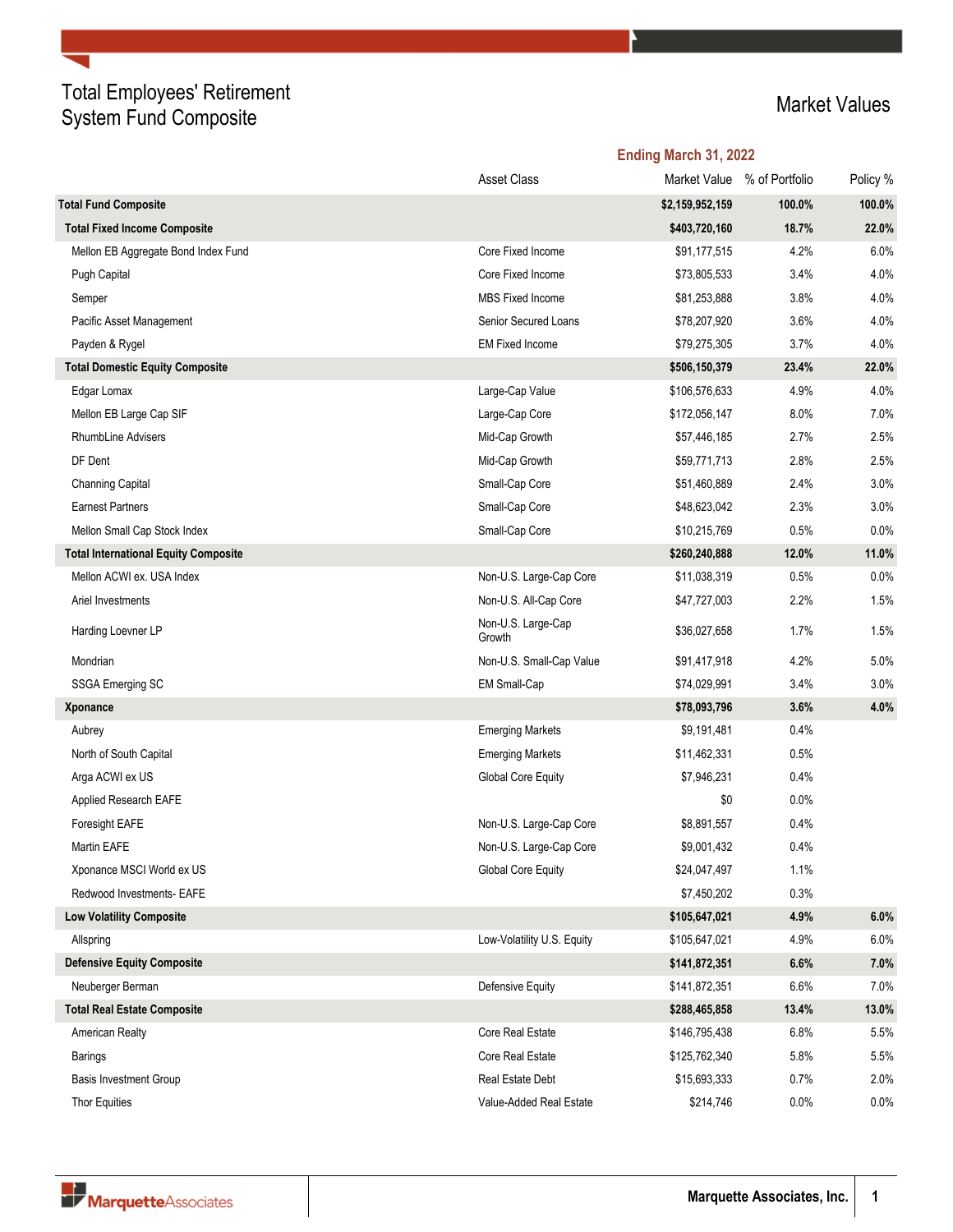## Total Employees' Retirement Total Employees Teaterment<br>System Fund Composite Market Values

|                                                         |                                             | Ending March 31, 2022 |                             |          |  |
|---------------------------------------------------------|---------------------------------------------|-----------------------|-----------------------------|----------|--|
|                                                         | <b>Asset Class</b>                          |                       | Market Value % of Portfolio | Policy % |  |
| <b>Private Equity Composite</b>                         |                                             | \$309,743,735         | 14.3%                       | 15.0%    |  |
| Abbott PE Fund V                                        | U.S. Private Equity FoF                     | \$2,047,037           | 0.1%                        |          |  |
| <b>Fairview Venture III</b>                             | U.S. Private Equity FoF                     | \$384,471             | 0.0%                        |          |  |
| Abbott PE Fund VI                                       | U.S. Private Equity FoF                     | \$18,513,735          | 0.9%                        |          |  |
| <b>RCP Fund Direct Feeder</b>                           | <b>LBO Private Equity</b>                   | \$481,606             | 0.0%                        |          |  |
| <b>RCP Fund VII Feeder</b>                              | <b>LBO Private Equity FoF</b>               | \$8,467,719           | 0.4%                        |          |  |
| Summit Partners Credit Fund, LP                         | Mezz. Private Equity                        | \$210,698             | 0.0%                        |          |  |
| Adams Street Partnership Fund - 2012 LP                 | Global Divers. Private<br>Equity FoF        | \$22,852,164          | 1.1%                        |          |  |
| Abbott Select Buyouts Partners III                      | <b>LBO Private Equity FoF</b>               | \$12,232,113          | 0.6%                        |          |  |
| <b>RCP Fund Direct II Feeder</b>                        | <b>LBO Private Equity</b>                   | \$2,195,415           | 0.1%                        |          |  |
| Warburg Pincus XII, LP                                  | U.S. Private Equity FoF                     | \$6,970,545           | 0.3%                        |          |  |
| Landmark Partners XVI                                   | Secondary Private Equity<br>FoF             | \$4,514,249           | 0.2%                        |          |  |
| Summit Partners Growth Equity IX                        | Venture Private Equity                      | \$8,378,283           | 0.4%                        |          |  |
| I Squared Global Infrastructure II                      | Global Infrastructure                       | \$14,518,287          | 0.7%                        |          |  |
| Reverence Capital Partners Opportunities Fund II        | <b>LBO Private Equity</b>                   | \$24,328,104          | 1.1%                        |          |  |
| RLJ Equity Partners II                                  | <b>LBO Private Equity</b>                   | \$13,195,937          | 0.6%                        |          |  |
| Chicago Pacific Founders                                | <b>LBO Private Equity</b>                   | \$25,228,054          | 1.2%                        |          |  |
| Oaktree Special Situations Fund II                      | Distressed Private Equity                   | \$14,370,220          | 0.7%                        |          |  |
| Siris Partners IV                                       | <b>LBO Private Equity</b>                   | \$17,760,796          | 0.8%                        |          |  |
| Vivo Capital Fund IX, LP                                | <b>LBO Private Equity</b>                   | \$38,433,561          | 1.8%                        |          |  |
| BlackRock Global Energy & Power Infrastructure Fund III |                                             | \$15,606,680          | 0.7%                        |          |  |
| Tailwater Energy Fund IV                                | Growth Private Equity                       | \$22,384,623          | 1.0%                        |          |  |
| GenNx360 Capital Partners III                           | <b>LBO Private Equity</b>                   | \$19,007,040          | 0.9%                        |          |  |
| <b>Stellex</b>                                          | <b>Special Situations Private</b><br>Equity | \$8,148,108           | 0.4%                        |          |  |
| <b>Avance Investment Partners</b>                       | <b>LBO Private Equity</b>                   | \$4,996,178           | 0.2%                        |          |  |
| I Squared Global Infrastructure III                     | Global Infrastructure                       | \$1,218,112           | 0.1%                        |          |  |
| Lightspeed Venture Partners Fund V                      | Venture Private Equity                      | \$3,300,000           | 0.2%                        |          |  |
| <b>Cash Equivalents Composite</b>                       |                                             | \$66,017,970          | 3.1%                        | 0.0%     |  |
| <b>BNY Mellon Cash Reserve</b>                          | Cash & Equivalents                          | \$66,017,970          | 3.1%                        |          |  |